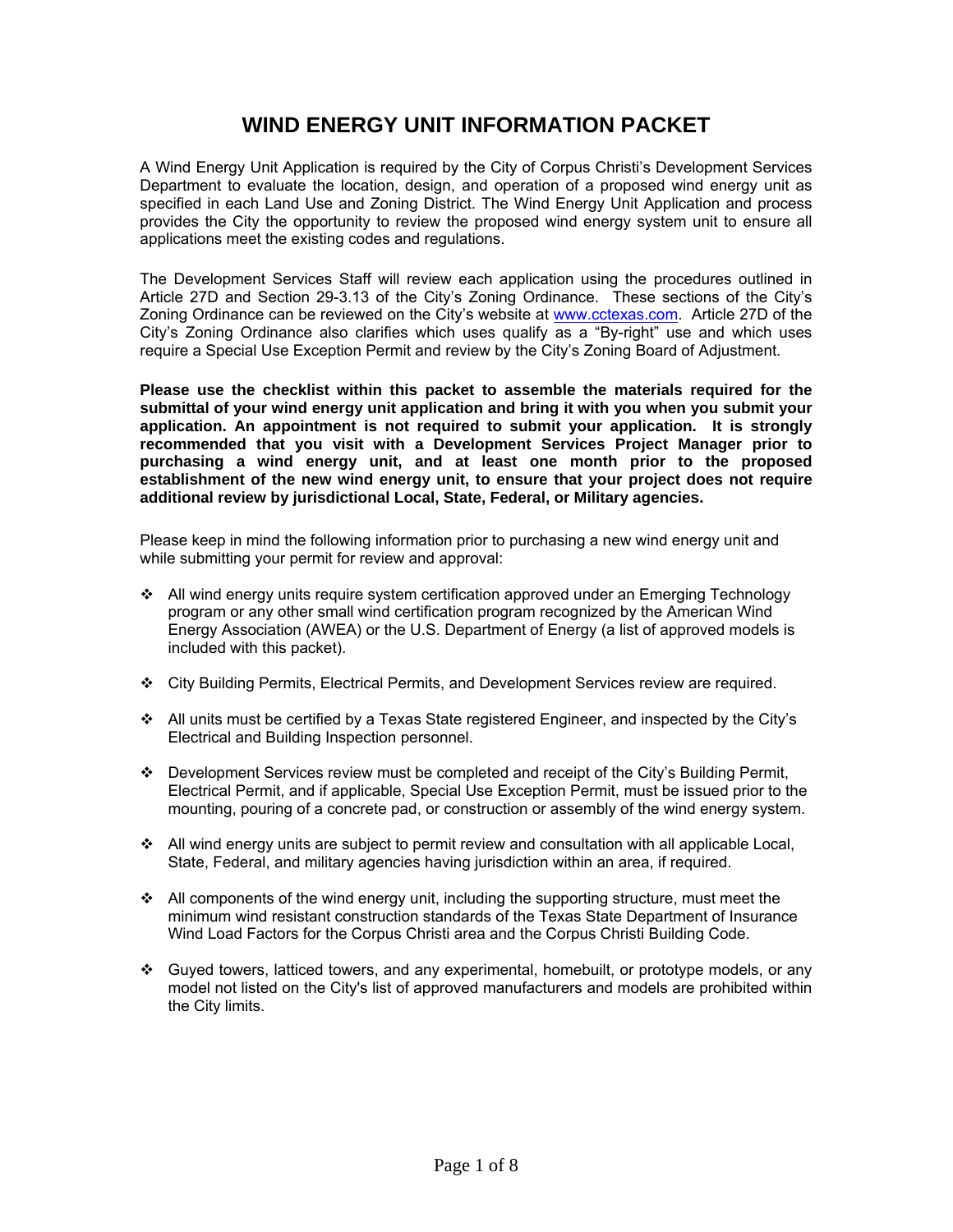# **Wind Energy Unit Application Checklist**

**Application Requirements.** Original signatures are required for the applicant and all coapplicants applying for the Special Use Exception Permit, Building Permit, and Electrical Permit for a Wind Energy Unit. If the applicant or co-applicant will be represented by an agent, the original signature authorizing the agent to represent the applicant and/or co-applicant is required.

**Permit Application:** An application must include plans and specifications sufficient to show that the proposed wind energy unit complies with the standards under Article 27D of the City's Zoning Ordinance, and cannot be deemed complete unless it includes the following items:

- $\Box$  Name, address and telephone number of the property owner of record, applicant and the person preparing the map (if different than owner).
- $\Box$  The approximate generating capacity of the wind energy unit.
- □ An estimate of the total on-site electrical demands.
- $\Box$  The name of the manufacturer and model being used.
- □ The name, address, and phone number of the Engineer registered in the State of Texas preparing and providing the certified and sealed engineered drawings for the unit.
- $\Box$  The name, address, and phone number of the individual installing the unit on-site.
- $\Box$  The total system height of the wind energy unit to be constructed, from the natural grade to the highest point of the blade in the upright position for horizontal axis units, or to the highest point of the structure for vertical axis units.
- $\Box$  The phone number and name of a responsible person for the public to contact with inquiries and complaints throughout the life of the project.

**System Design Drawings.** Certified and sealed engineered drawings prepared by a professional Engineer registered in the State of Texas are required, and must include the following information;

- $\Box$  Design specifications of the wind energy unit, including the tower, base, and footings, and unit components.
- $\Box$  For building or structurally-mounted units, the certified and sealed engineering plans prepared by a professional Engineer registered in the State of Texas must show how the wind energy unit will be installed for the portions of the structure proposed for use in the mounting of the unit, and must state and show that the proposed wind energy unit is compatible with the portions of the mounting structure proposed for use, and does not impose a safety hazard to the main structure or adjacent property or their occupants.
- □ Drawings that indicate the total finished wind energy unit height from the grade level prior to any modifications, and including any engineered break points on the tower.
- $\Box$  The wind survival speed of the entire unit, including the supporting structure, turbine, rotor blades, covers, and other components.
- $\Box$  Data pertaining to the tower or supporting structure's safety and stability, including any safety results from test facilities.

**Written Statements and Additional Documentation.** In addition to the site plan, applications for all wind energy units must include proof of the following in the form of written statements and additional documentation accompanying the application:

□ A statement verifying that the small or medium wind energy unit will be used solely for on-site consumption of electricity, and any additional energy produced above the total onsite demand can only be sold to an electrical utility that normally provides electrical power to the property, and cannot exceed 50% of the peak annual energy demand onsite.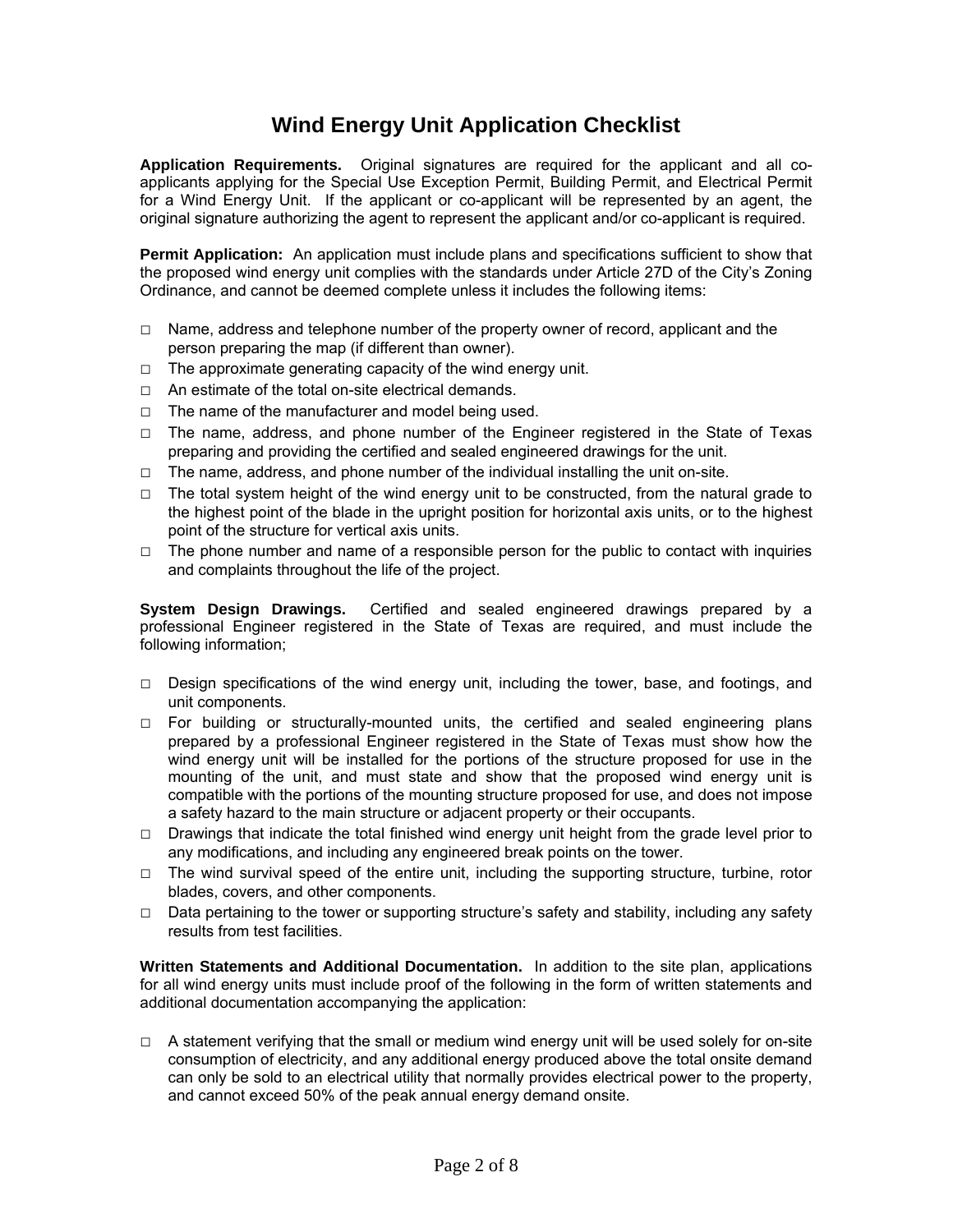- □ A statement indicating what safety precautions and emergency plan the applicant proposes to utilize in a storm event greater than Category I (74 mph winds).
- □ A statement from any architectural review board, property owners', or homeowners' association that the proposed unit complies with association requirements and restrictions if applicable.
- $\Box$  A statement that the project site is, or is not, within a protected area surrounding an airport or air installation where air traffic may be a consideration affecting the installation of the unit, if required. (The applicant shall provide evidence of compliance with any applicable aviation regulatory requirements if required).
- □ Copies of any City, State, Federal, or Military reviews, permits, licenses, biological opinions, biological/environmental assessments, records of decision, memoranda of understanding, exemption, variance, or other authorization or approval related to the proposed wind energy unit, if required.
- $\Box$  Copy of the manufacturer's installation instructions and scheduled maintenance requirements for the proposed wind energy unit.
- $\Box$  Proof that the property is platted.
- $\Box$  For wind energy units that will be connected to an electrical grid, a copy of the fully executed "Application for Interconnection and Parallel Operation of Distributed Generation" is required, and approved by the electric utility service provider that serves the proposed site indicating that the applicant has been approved for the installation of a wind energy conversion unit.

**Site Plan.** Two copies of a site plan submitted for a wind energy unit are required, submitted on a minimum size of 8½" X 11" sheets for single-family residential use sites (drawing space is included below), and 8½" X 14" sheets for units proposed on a multiple-family, agricultural, industrial, or business use sites. This section of the checklist consists of two parts; the upper portion is a checklist of the items that need to be included on your drawing, at an accurate scale appropriate to show all the details of your proposed lots. The scale you use should be a standard engineering scale (1 inch equals 10 feet, 20 feet, 30 feet, 40 feet, 50 feet or 60 feet) so that the parcel fits neatly within the space provided. The site plan must include the delineation, location, and dimension of the lengths and widths of the following:

- $\Box$  The Site Plan should be drawn so that "north" is to the top of the Site Plan, with the scale used under the north arrow provided.
- $\Box$  Provide the legal description, including tax identification/parcel number, and address of the project site.
- □ Adjacent existing land uses and zoning designations.
- □ The locations of all easements, rights-of-way (names included), building, front, side, and rear zoning lot setback lines, and overhead utility lines on the property.
- $\Box$  The location of all underground structures including septic tanks and wells.
- □ Indicate the dimensions of, and distances between, all existing structures and the nearest existing or proposed property line.
- $\Box$  Indicate the location, height, and the distance of the Wind Energy Unit to all existing structures as well as the distance to the property lines.
- $\Box$  Show the direction of the prevailing winds.
- $\Box$  The type of development on all adjacent properties, including across any streets. Show distance of structure(s) on adjacent properties from the project property lines.
- □ The location of water bodies, waterways, wetlands, drainage channels, creeks, and rivers within 5,280 feet (1 mile) of the proposed wind energy unit location onsite (This can represented by an arrow and distance from property).
- □ One-line diagram for the electrical interconnection.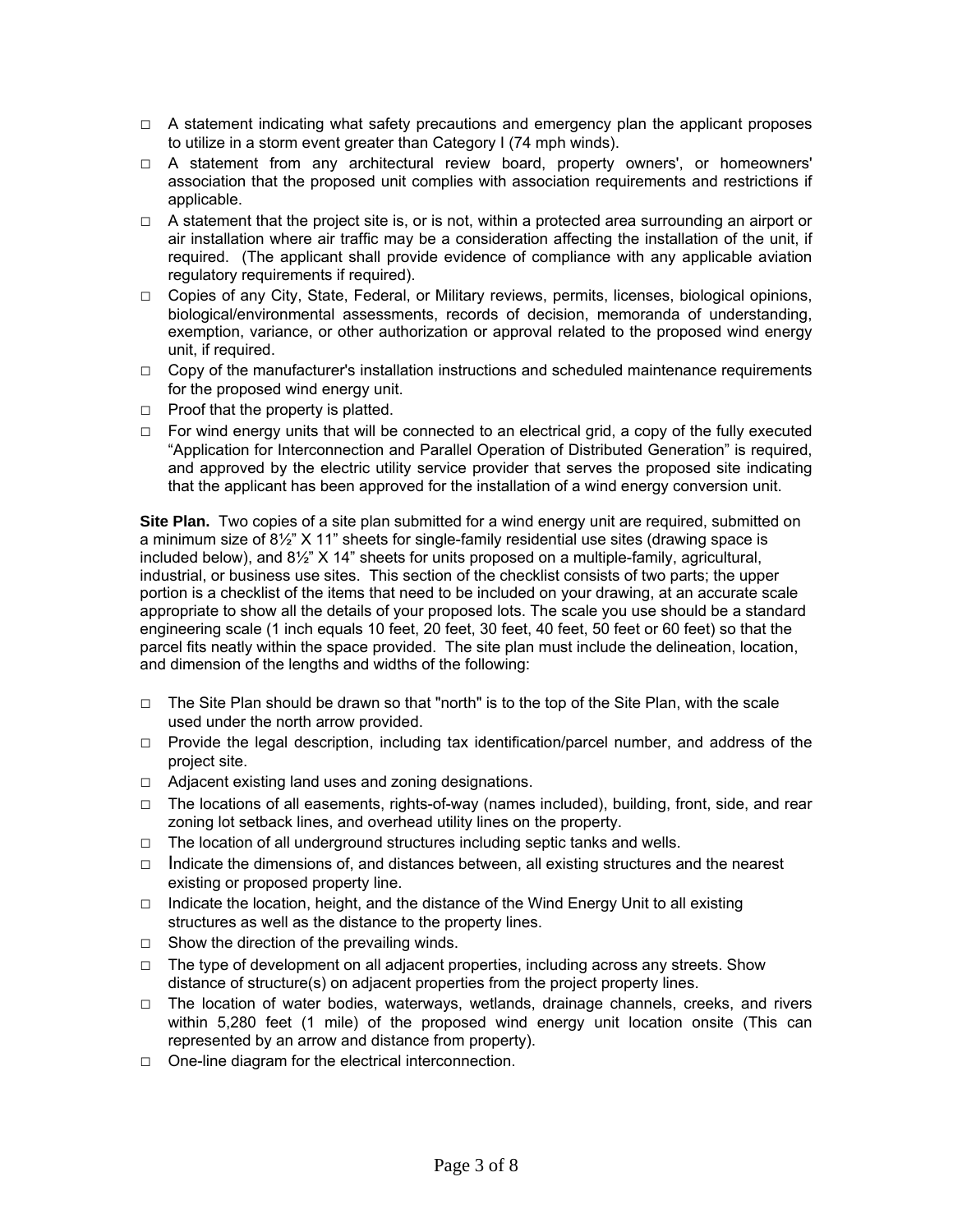## **PROPERTY SITE PLAN**

(Reserved for Single-Family Residential Use Drawing)

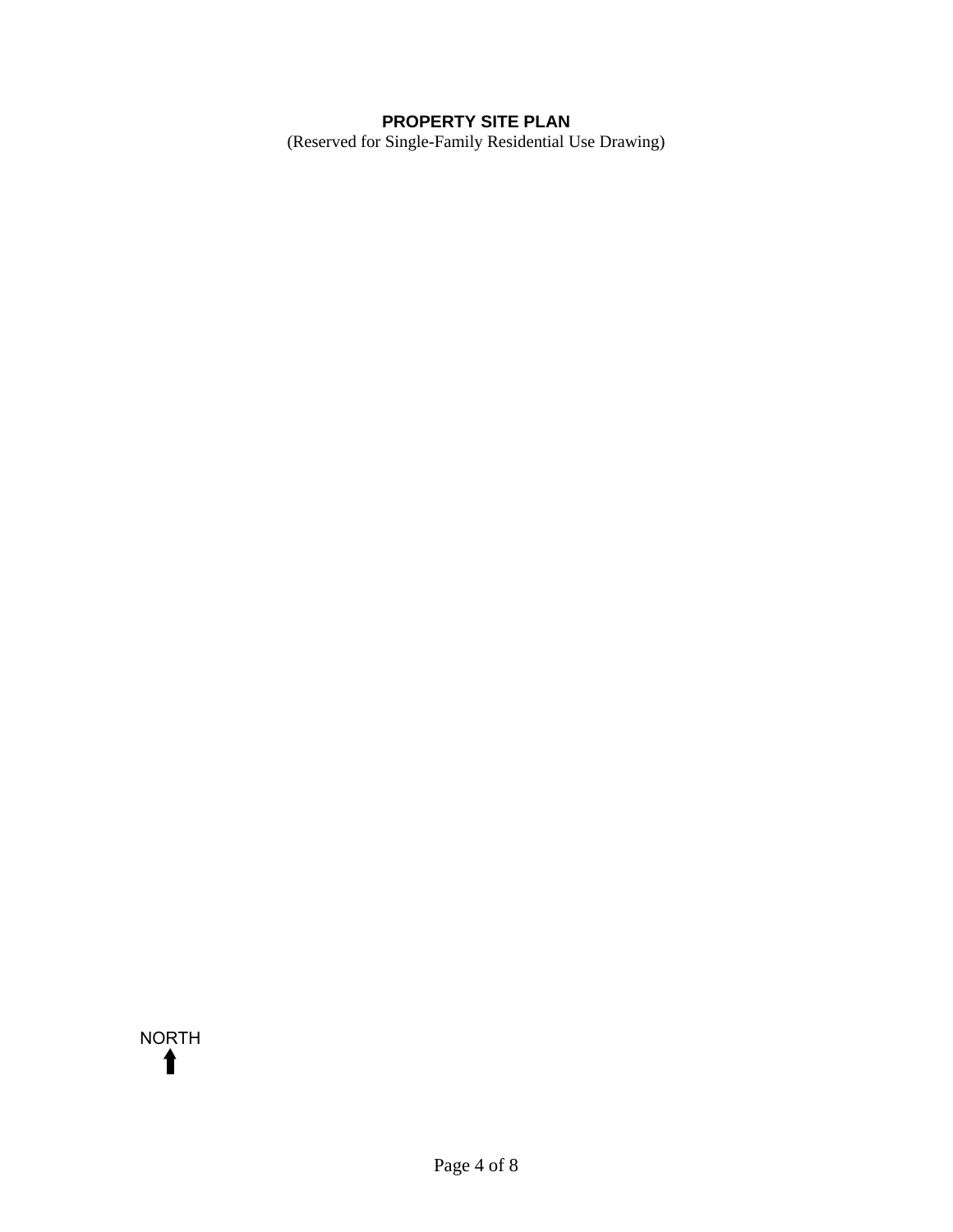

# **Wind Energy Unit Application**

 **Development Services 2406 Leopard Street Corpus Christi, TX 78410 (361) 826-3240** 

| Date: | File (HTE) No. |
|-------|----------------|
|       |                |

(For Staff Only)

#### **Section 1 – General Information**

|            |                                                       | Address: City: Code: City: Content City: Code: City: Code: City: Code: City: Code: City: Code: City: Code: City: Code: City: Code: City: Code: City: Code: City: Code: City: City: Code: City: City: City: City: City: City: C |  |
|------------|-------------------------------------------------------|--------------------------------------------------------------------------------------------------------------------------------------------------------------------------------------------------------------------------------|--|
|            |                                                       |                                                                                                                                                                                                                                |  |
|            |                                                       |                                                                                                                                                                                                                                |  |
|            |                                                       |                                                                                                                                                                                                                                |  |
|            |                                                       |                                                                                                                                                                                                                                |  |
|            |                                                       |                                                                                                                                                                                                                                |  |
|            |                                                       |                                                                                                                                                                                                                                |  |
|            |                                                       |                                                                                                                                                                                                                                |  |
|            |                                                       |                                                                                                                                                                                                                                |  |
|            |                                                       |                                                                                                                                                                                                                                |  |
|            |                                                       | Firm Name: Phone No.: Phone No.:                                                                                                                                                                                               |  |
|            |                                                       |                                                                                                                                                                                                                                |  |
|            |                                                       |                                                                                                                                                                                                                                |  |
|            | Name of Company/Service Provider Installing the Unit: |                                                                                                                                                                                                                                |  |
|            |                                                       | Name of Person Installing the Unit:__________________________________Job Title:_____________________                                                                                                                           |  |
|            |                                                       | City:                                                                                                                                                                                                                          |  |
|            |                                                       |                                                                                                                                                                                                                                |  |
|            |                                                       | Years of related experience:                                                                                                                                                                                                   |  |
|            |                                                       | Number and type of similar systems installed: Number and type of similar systems installed:                                                                                                                                    |  |
|            |                                                       |                                                                                                                                                                                                                                |  |
| Section 2- |                                                       |                                                                                                                                                                                                                                |  |
|            | <b>Drainet Departments and Legation Lagel Deta</b>    |                                                                                                                                                                                                                                |  |

#### **Project Description and Location/Legal Data**

|                                                            | Physical Street Address of Wind Energy Unit Installation:                    |  |           |      |
|------------------------------------------------------------|------------------------------------------------------------------------------|--|-----------|------|
| City:                                                      |                                                                              |  | Zip Code: |      |
| Tax IDs of all parcels:                                    |                                                                              |  |           |      |
| Legal Description:                                         |                                                                              |  |           |      |
|                                                            | Block: Lot: Platted: $\square$ Yes $\square$ No (provide evidence) Lot Size: |  |           |      |
| Zoning District:                                           | Surrounding Districts: North______East_____South_                            |  |           | West |
| Flood Zone: Will the unit be insured? $\Box$ Yes $\Box$ No |                                                                              |  |           |      |
| Which company?                                             |                                                                              |  |           |      |
| Address of responsible party:                              | Name of responsible party for complaint resolution:                          |  |           |      |

| Additional responsible pailly. |        |    |          |  |
|--------------------------------|--------|----|----------|--|
| City:                          | :tate: | ΊC | Phone No |  |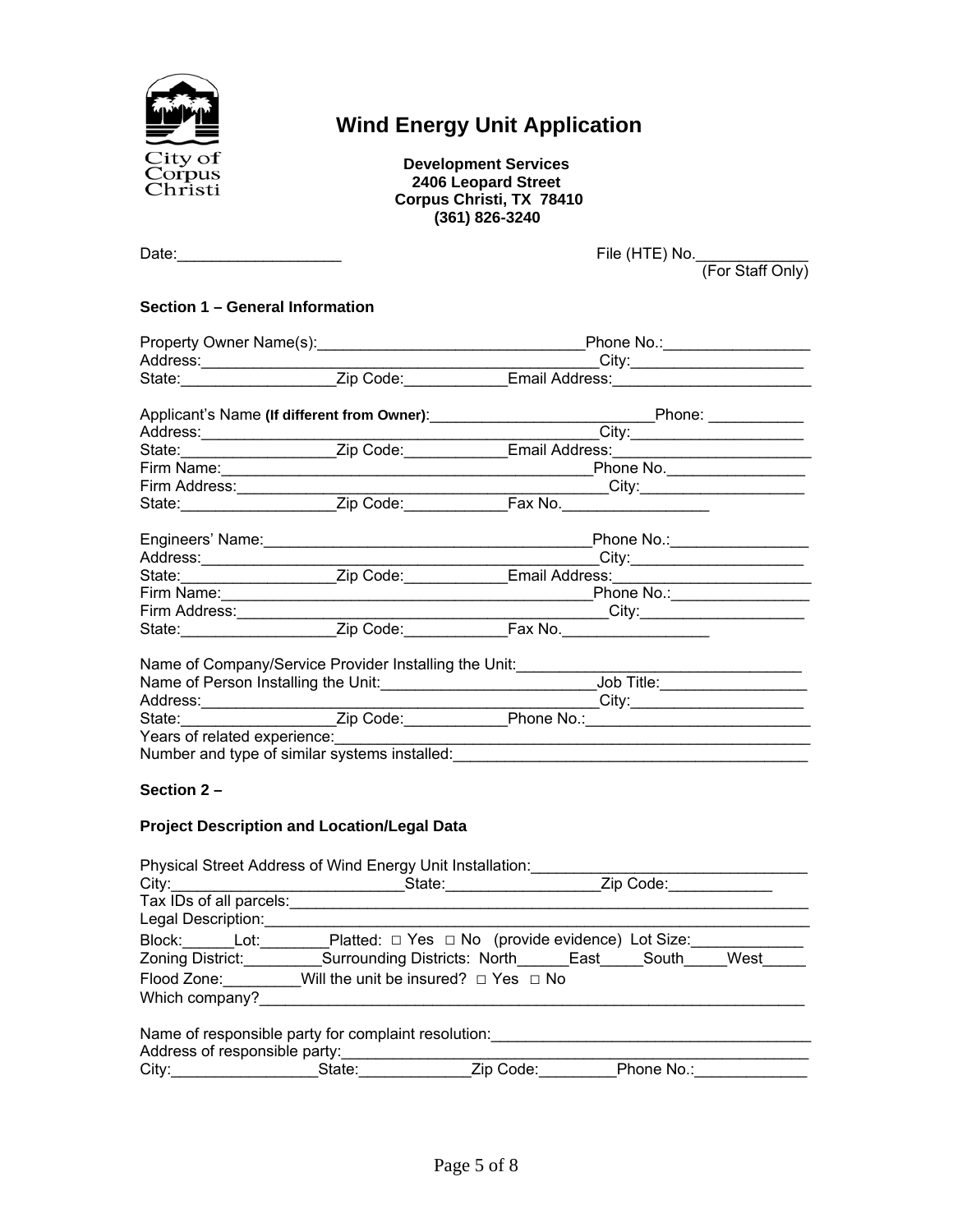#### **Section 3 – Unit Design and Engineering Information**

| This application is for a (check all that apply);                                         |  |                                                                                                                                                                                                                            |  |
|-------------------------------------------------------------------------------------------|--|----------------------------------------------------------------------------------------------------------------------------------------------------------------------------------------------------------------------------|--|
|                                                                                           |  | $\Box$ freestanding unit $\Box$ structure or roof-mounted unit $\Box$ vertical axis unit $\Box$ horizontal axis unit<br>Total number of units:_____Unit Manufacturer:_____________________Model:_______________            |  |
| For Freestanding Units, Tower Manufacturer:                                               |  |                                                                                                                                                                                                                            |  |
| Total unit height (measured from unaltered grade to highest tip or point of unit):        |  |                                                                                                                                                                                                                            |  |
|                                                                                           |  |                                                                                                                                                                                                                            |  |
|                                                                                           |  | Rated Power/mph:__________________Peak Power/mph:____________________Voltage:______________________                                                                                                                        |  |
|                                                                                           |  | Type of braking system: □ automatic □ manual At what speed?<br><u> At what speed?</u>                                                                                                                                      |  |
|                                                                                           |  | Battery model:_______________________Battery voltage:___________DC bus voltage:____________________                                                                                                                        |  |
| Off the utility grid: $\Box$ Yes $\Box$ No If no, complete Section 4 below.               |  |                                                                                                                                                                                                                            |  |
|                                                                                           |  | AC System: $\Box$ Yes $\Box$ No DC System: $\Box$ Yes $\Box$ No Alternative energy source(PV) $\Box$ Yes $\Box$ No<br>Number of units on this site: ____________Type of additional units: ________________________________ |  |
| Total estimated energy output (No. of turbines x power output):                           |  |                                                                                                                                                                                                                            |  |
| Projected sound decibel levels of unit: __________ dBAs                                   |  |                                                                                                                                                                                                                            |  |
|                                                                                           |  | Type of structure on-site requiring energy: Size (sq. ft.) Size (sq. ft.)                                                                                                                                                  |  |
|                                                                                           |  | Total estimated onsite annual demand of structure requiring energy:<br>Total estimated onsite annual demand of structure requiring energy:                                                                                 |  |
|                                                                                           |  | Manufacturer rated maximum wind survival speed of wind energy unit (including covers and                                                                                                                                   |  |
| blades)?_______________________Of the supporting structure?_____________________          |  |                                                                                                                                                                                                                            |  |
| Explain emergency plan for predicted storms or hurricanes with winds of 74mph or greater: |  |                                                                                                                                                                                                                            |  |
| Is there a plan for dismantling and disposal? $\Box$ Yes $\Box$ No                        |  |                                                                                                                                                                                                                            |  |
|                                                                                           |  |                                                                                                                                                                                                                            |  |
| Indicate length (years) of warranty for the following:                                    |  |                                                                                                                                                                                                                            |  |
| Design: Turbine: Inverter: Battery: Supporting Structure:                                 |  |                                                                                                                                                                                                                            |  |

#### **Section 4 – Interconnection/Utility Grid Information**

Will the unit connect to a Utility Grid?  $\Box$  Yes  $\Box$  No

**Note: As per Section 27D-6(C)(4) of the City's Zoning Ordinance, no wind energy unit that has the ability to be connected to a power grid may be installed until the applicant has provided evidence of compliance with all State laws and provides a copy of the "Application for Interconnection and Parallel Operation of Distributed Generation", that has been fully executed and approved by the electric utility company. If the unit will connect to the grid, please provide a copy of the "Application for Interconnection and Parallel Operation of Distributed Generation", and answer the following questions:** 

|        | Inverter manufacturer:<br>Inverter model:                                                        |  |  |
|--------|--------------------------------------------------------------------------------------------------|--|--|
|        | Inverter's continuous AC rating: Number of inverters:                                            |  |  |
|        | Total inverter output: (Inverter continuous AC rating x number of inverters)                     |  |  |
|        | Inverter's peak efficiency: (Refer to manufacturer's peak efficiency rating)                     |  |  |
|        | Inverter location: □ Indoor □ Outdoor Location:                                                  |  |  |
|        | Utility-accessible AC disconnect switch location on-site:                                        |  |  |
|        | System type and mode of operation: (check applicable)                                            |  |  |
| $\Box$ | Utility interactive (parallel/capable of backfeeding the meter)                                  |  |  |
| $\Box$ | Utility interactive with battery backup (capable of backfeeding the meter)                       |  |  |
| $\Box$ | Dedicated circuit, utility power as backup (transfer switch)                                     |  |  |
| $\Box$ | Dedicated circuit, battery charging, utility power as backup (transfer switch)                   |  |  |
| $\Box$ | Stand-alone (system confined to an independent circuit, no utility backup)                       |  |  |
| $\Box$ | Stand-alone with battery backup (system confined to an independent circuit, no utility<br>backup |  |  |
| П      | One-line electrical schematic                                                                    |  |  |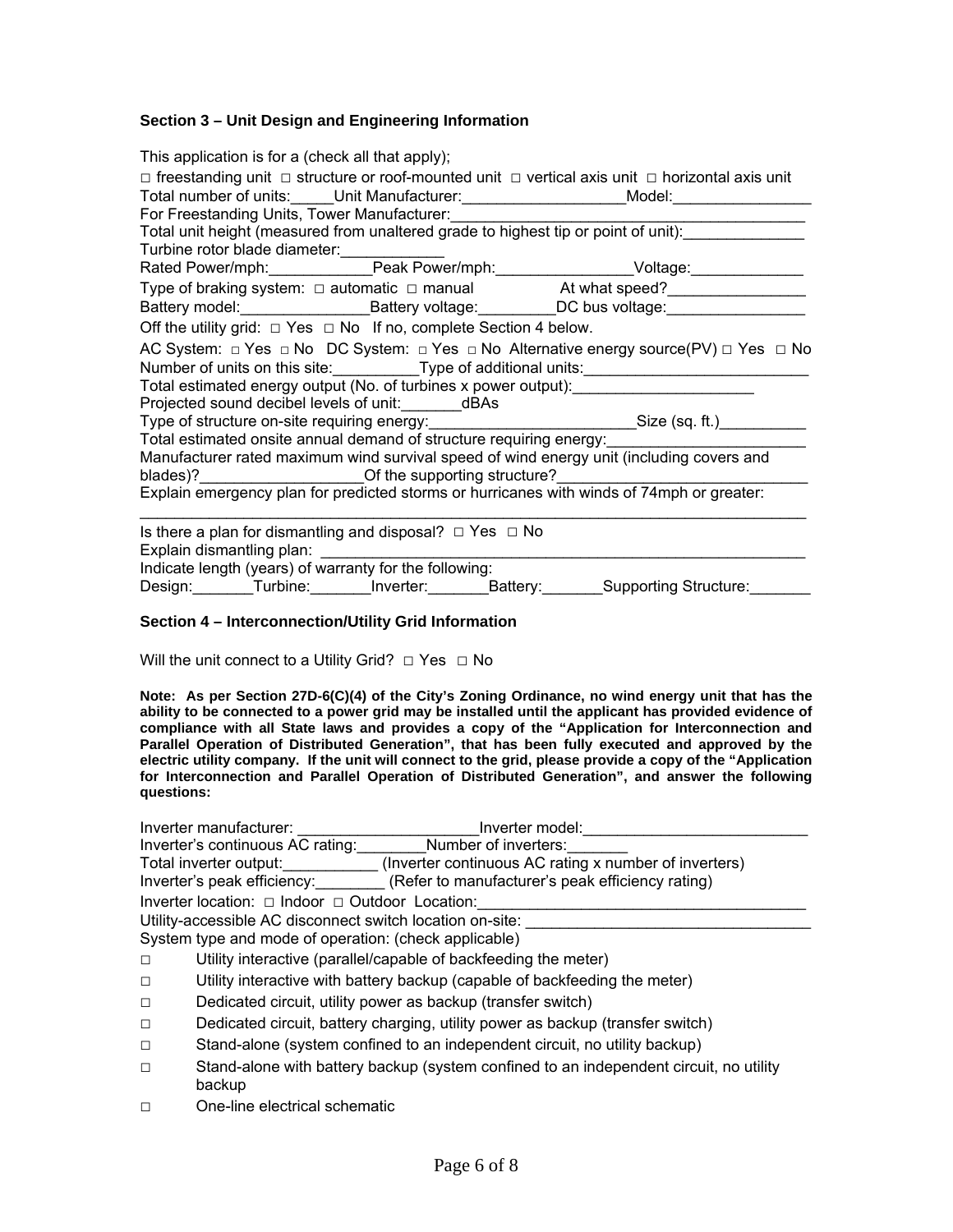#### **Section 3 – Signatures**

I certify under penalty of perjury that I am the (check one)

- □ Legal Owner (all individuals must sign as their names appear on the deed to the land), **OR**
- □ Owner's Legal Agent or Authorized Agent, and that the foregoing is true and correct. \*If property is owned by a corporation, partnership, LLC, LLP or other group of individuals, signee must indicate corporate position or title and submit substantiating documentation (e.g. Agent Authorization Letter signed by all owners/members of the corporation giving the Agent authority to act in their behalf).

| (Print) OWNER(S) OF RECORD*                                                                                                                                                                                                                                              | Signature                                    | Date |
|--------------------------------------------------------------------------------------------------------------------------------------------------------------------------------------------------------------------------------------------------------------------------|----------------------------------------------|------|
| (Print) OWNER(S) OF RECORD*                                                                                                                                                                                                                                              | Signature                                    | Date |
| (Print) OWNER(S) OF RECORD*                                                                                                                                                                                                                                              | Signature                                    | Date |
| (Print) APPLICANT OR AUTHORIZED AGENT                                                                                                                                                                                                                                    | Signature                                    | Date |
| For Staff Use Only                                                                                                                                                                                                                                                       |                                              |      |
| Date Accepted:_______________                                                                                                                                                                                                                                            | Employee's Name:<br><u> Employee's Name:</u> |      |
|                                                                                                                                                                                                                                                                          |                                              |      |
| Zoning Board of Adjustment Meeting Date: Case No. Case No.                                                                                                                                                                                                               |                                              |      |
| The Proposed Wind Energy Unit Will Require Review by the Following Agencies:                                                                                                                                                                                             |                                              |      |
| Federal Aviation Administration: $\Box$ Yes $\Box$ No<br>For criteria on whether a unit must be reviewed, go to www.oeaaa.faa.gov, click on the "question,<br>click here to contact a representative" link.                                                              |                                              |      |
| Corpus Christi Naval Air Station: □ Yes □ No<br>If located adjacent to or within an AICUZ Zone. Contact: Brian Turk brian.turk@navy.mil                                                                                                                                  |                                              |      |
| Texas Parks & Wildlife: □ Yes □ No<br>If the unit will be located within, or within 1 mile of, a wildlife park, management area, or region of<br>documented protected species.<br>Contact: Russell Hooten russell.hooten@tpwd.state.tx.us                                |                                              |      |
| Texas General Land Office: □ Yes □ No<br>Lower Coast Field Office, 6300 Ocean Drive, Unit 5848 Corpus Christi, TX 78412-5848. (361)-<br>825-3030                                                                                                                         |                                              |      |
| US Army Corp of Engineers: $\Box$ Yes $\Box$ No<br>Permit Service Center, Natural Resources Center, Ste. 2800, 6300 Ocean Drive, TAMU-Corpus<br>Christi, Corpus Christi, TX 78412-5841, Toll free: 866 894-3578, (361) 825-3050<br>permitting.assistance@glo.state.tx.us |                                              |      |